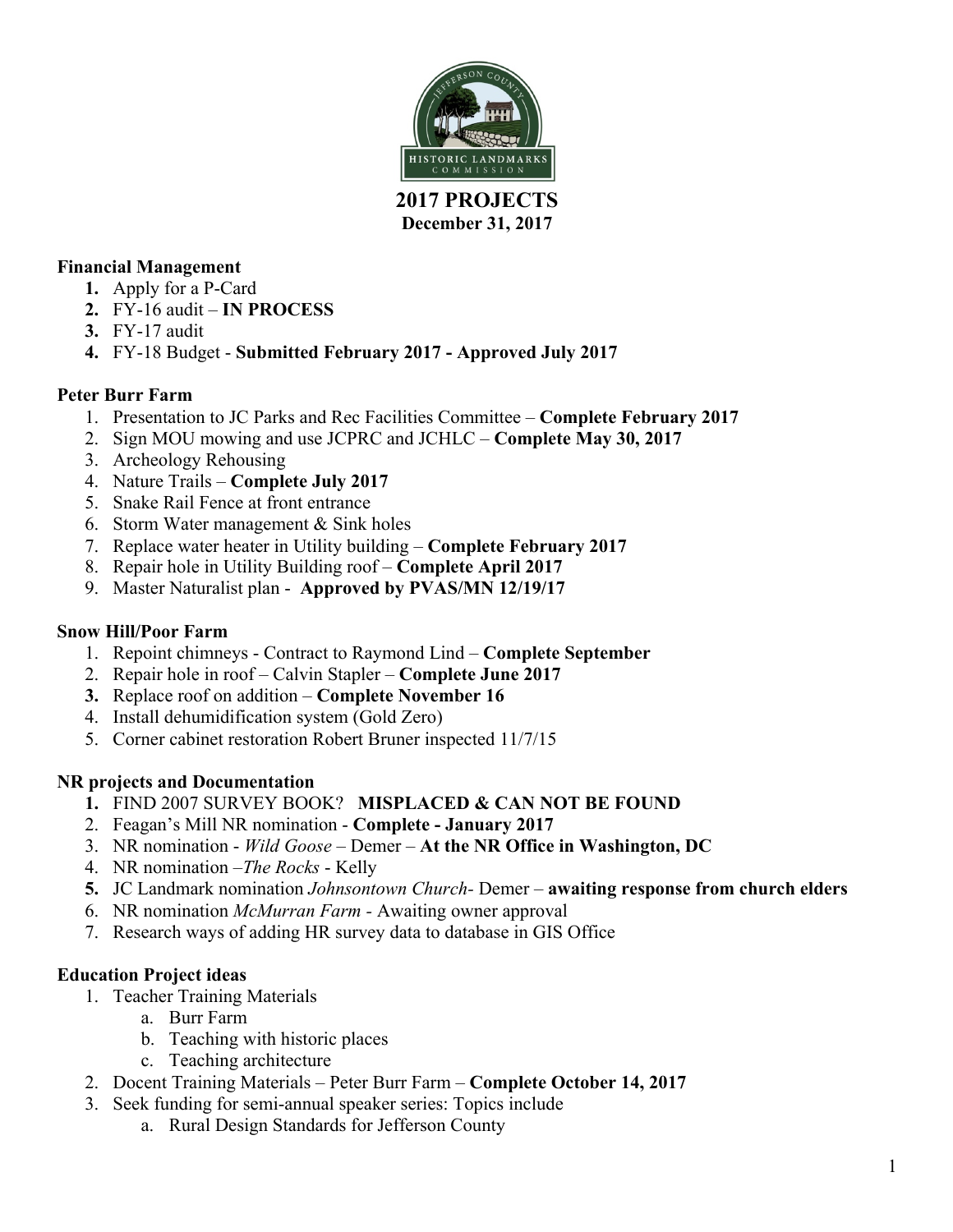b. Adaptive reuse of agricultural structures

### **Jefferson County Battlefield Projects**

- **1.** Shepherdstown Battlefield
	- **a.** Antietam Battlefield boundary expansion
	- b. Trough Rd. sign relocation, trash pickup; CWT Park Day April 1 **Complete April 2017**
	- c. Van Evera tracts
		- i. Conservation easement **Complete December 28, 2017**
	- d. Eyler tract
		- i. Installation of required sign **Complete May 30, 2017**
		- **ii.** Property transferred to JCHLC **Complete June 29, 2017**
		- iii. Fundraising for House demolition 2017
		- iv. House demolition Fall/winter 2017-18
		- v. Conservation easement on Eyler and PHF, LLC properties
	- e. PHF, LLC Tracts
		- **i.** Section 106 report January 2017 **Complete March 2017**
		- ii. Notification of ABPP Land Acquisition Grant **Complete March 2017**
		- iii. Transfer of money Federal government to CWT **Complete July 2017**
		- **iv.** Property transferred to JCHLC **Complete June 29, 2017**
	- f. Borden Farm –John McKee –speak to him about leasing Eyler tract and PHF, LLC tracts for pasture
- 2. Harpers Ferry Battlefield
	- a. ABPP grant for conservation easement Old Standard Property **Complete - easement recorded 10/31/17**
	- b. Monitor development of outdoor resort plans
- 3. Smithfield Crossing/Middleway projects
	- a. Develop friends group
	- b. Commercial Liability Partners land acquisition **56 acres appraised by Wesley Woods in 2016**
	- c. Lake Louise land acquisition 18 acres
- 4. Summit Point
	- a. Support battlefield friends group
	- b. Kubic property 51 acres– **Being appraised by Wesley Woods – December 2017**
- 5. Williamsport Action

#### **WV GeoExplorer Project**

- 1. Future for GeoExplorer possible homes
	- a. Shepherd University Library meeting July 25, 2016 **NO**
	- b. APUS
- 2. Funding possibilities for WV GeoExplorer
	- a. Kickstarter
	- b. Historic Shepherdstown
	- c. APUS
	- d. JC School Board

#### **Morgan's Grove Historic District**

- 1. Shepherdstown bike path
- 2. Williamsport action Civil War Battlefield
- 3. Highway marking signs MGHD
- 4. Creation of friends group
	- **a.** Community Club project: **Met with CC Board September 12, 2016**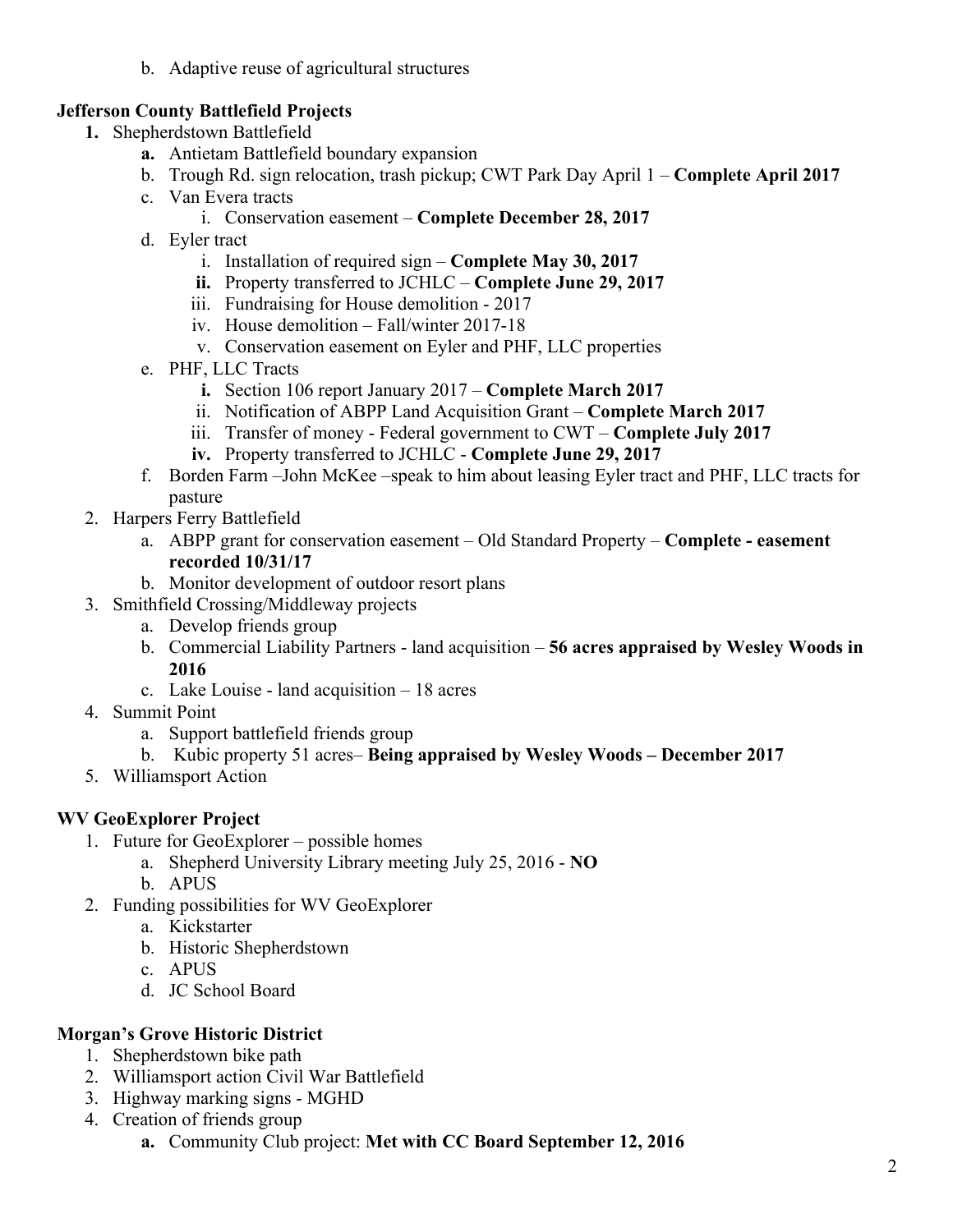- b. Rev War Activity Annually in July
- c. Corporation of Shepherdstown?

### **Middleway Historic District**

- 1. Create Historic District design guidelines
- 2. Support Middleway Conservancy projects

#### **Projects to work on with Engineering, Planning, and Zoning Department**

- **1.** Enact a Historic Preservation Zoning Ordinance **Planning Commission approval December 12, 2017. Scheduled for public hearing in January 2018**
- 2. Enacting a change ILP Ordinance to include delay of demolition for historic structures
- **3.** Sharing a fulltime employee
- 4. JC representation on Property Safety Board
- 5. Adoption of building maintenance ordinance county option compliance officer
- 6. Annual training budget

#### **Blakeley Easement Project**

- 1. To assign conservation easement portion to LTEP
- 2. To create an annual monitoring program for the preservation easement

Called and emailed Lane McIntosh twice in 2016, emailed in Feb. and June 2017 still not ready for a meeting with Grant Smith, and Burke

#### **Heritage Tourism**

- 1. Antietam Battlefield boundary expansion
- 2. Washington homes brochure
- 3. Shepherdstown Cement Mill brochure **– Complete October 6, 2017**
- 4. Shepherdstown Battlefield brochure **Complete October 6, 2017**
- 5. Jefferson County Courthouse brochure **Complete December 9, 2017**
- 6. Beeline March Brochure
- 7. WV Road signage historic districts and battlefields
- 8. Lobby **Journey Through Hallowed Ground National Heritage Area** for inclusion of Shepherdstown and Charles Town – **(2019)**
- 9. Replace broken cast iron sign at Shepherdstown Battlefield **Complete August 2017**
- 10. Pull off design and construction at Shepherdstown Battlefield
- **11.** Parking lot on Shepherdstown Battlefield **CANCELED, IN THE FLOOD PLANE**

#### **Fundraising and Grants**

- 1. Establishment of fundraising committee
	- a. Leigh Koonce
	- b. John Allen, Walter Washington, Doug Perks, Liz McDonald
- 2. Submit grants as appropriate
- 3. Focus on *Our History, Our Community* Fund at EWVCF Goal: \$100,000
- 4. Other Designated Funds at EWVCF
	- a. Katherine Burr Jackson fund for the Peter Burr Farm \$10,000
	- b. Reliving History Fund \$9,500

#### **Partnerships**

- 1. Joint meeting with JC Historical Society
- **2.** Partnering with JC Parks and Rec **MOU for use of the PBF signed May 23, 2017**
- 3. Partnering with JCCVB